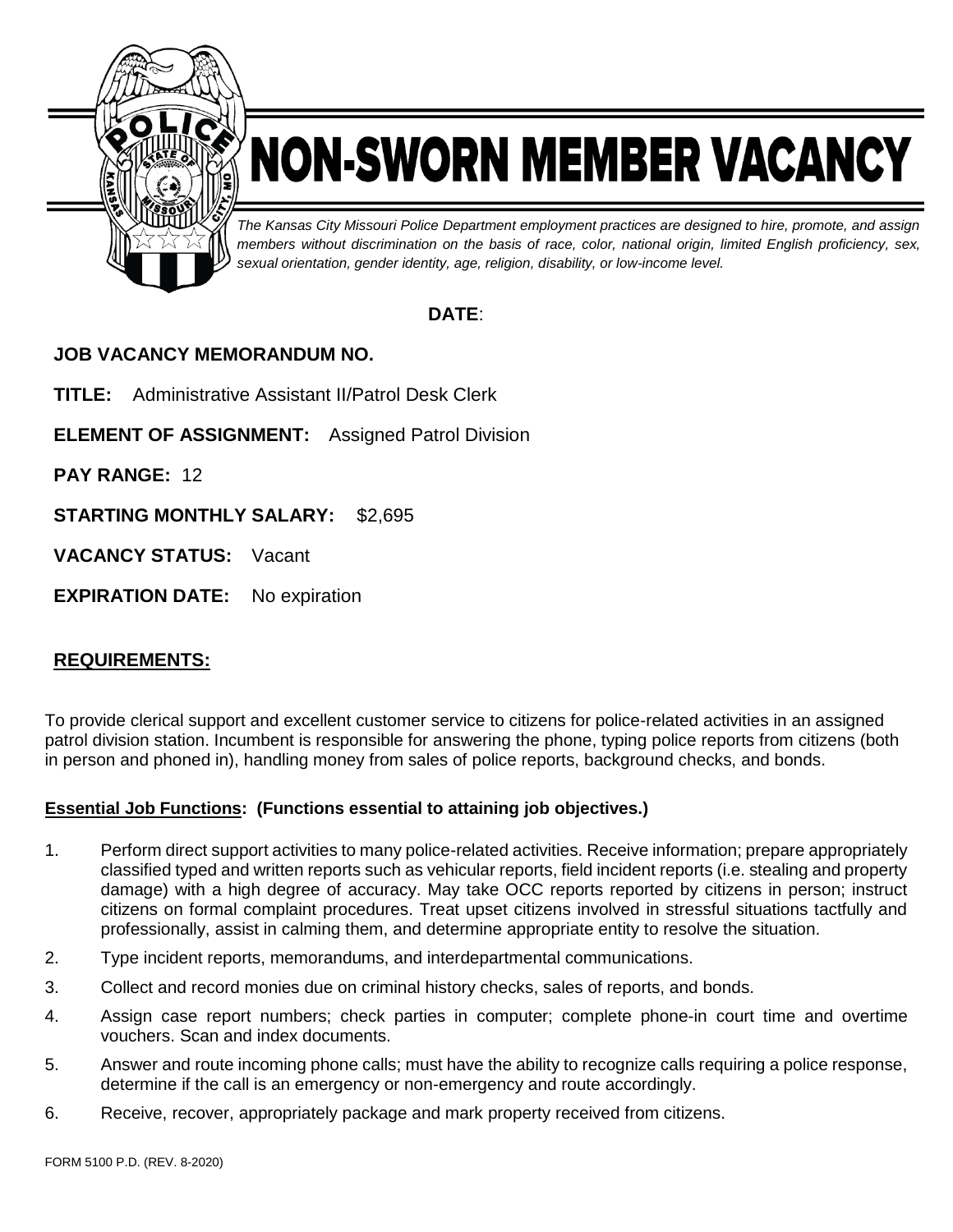- 7. Interact with arresting officer(s), citizen(s), and bonding agent(s) to obtain information to complete bonding of an arrest. Collect bond money and prepare bond packets.
- 8. Must be familiar with all Department computer programs required for accessing case report numbers and checking to determine if a vehicle has been towed/repossessed, if a subject has warrants, conducting a local criminal history record check, etc.
- 9. Perform miscellaneous office tasks such as distributing mail, routing reports, filing, entering and transmitting computer messages, and logging reports.
- 10. Advise citizens with routing and appropriate travel directions; requiring the ability to read maps.
- 11. Perform data uploads from various systems (i.e., in-car cameras, body cameras, CEWs, etc.). Make copies of footage captured on DVD's, CDs or thumb drives prior to recovering them as evidence.
- 12. Maintain reliable and predictable attendance. May be required to work flexible hours, shift work, overtime, weekends and/or holidays.
- 13. Perform related duties as required.
- 14. This class specification should not be interpreted as all inclusive. It is intended to identify the essential functions and requirements of this job. Incumbents may be requested to perform job-related responsibilities and tasks other than those stated in this specification. Any essential function or requirement of this class will be evaluated as necessary should an incumbent/applicant be unable to perform the function or requirement due to a disability as defined by the Americans with Disabilities Act (ADA) as amended by the Amendments Act of 2008 (ADAAA); and the Missouri Human Rights Act (MHRA).

#### **Job Standards: (Minimum qualifications needed to perform essential functions.)**

To successfully perform the essential functions of this position, the incumbent must possess a high school diploma or equivalent, telephone skills, knowledge of Microsoft Word, email and web browser software. Position requires accurate spelling and grammar skills. Must be able to multi task and perform under moderately stressful conditions at times.

**Physical Requirements:** Position is primarily sedentary and incumbent may be required to sit for prolonged periods of time. Incumbent must have hand dexterity to type reports and the ability to hear citizens clearly. May be required to lift up to 25 lbs. occasionally.

## **Job Location: (Place where work is performed.)**

Position operates in a patrol division station entrance 100% of the time.

## **Equipment: (Machines, devices, tools, etc., used in job performance.)**

- Personal Computer
- Copier/Scanner/Fax
- Calculator
- Telephone

All department members interested in being interviewed for the above position must submit a copy of their Request for Transfer, Form 4 P.D. to the Human Resources Division (HRD). The original Request for Transfer form must be submitted through the member's chain of command for endorsement and upon completion, forwarded to the HRD. In addition, another copy of the Request for Transfer, resume and a completed Selection Process Candidate Review Form, Form 417 P.D. (with chain of command endorsements) must be submitted directly to **Captain Marisa Barnes, Employment Unit.**

Outside applicants – Go to [https://careers.kcpd.org](https://careers.kcpd.org/) and complete an on-line application. Questions; please contact [Mindy.Davis@kcpd.org](mailto:Mindy.Davis@kcpd.org)**.**